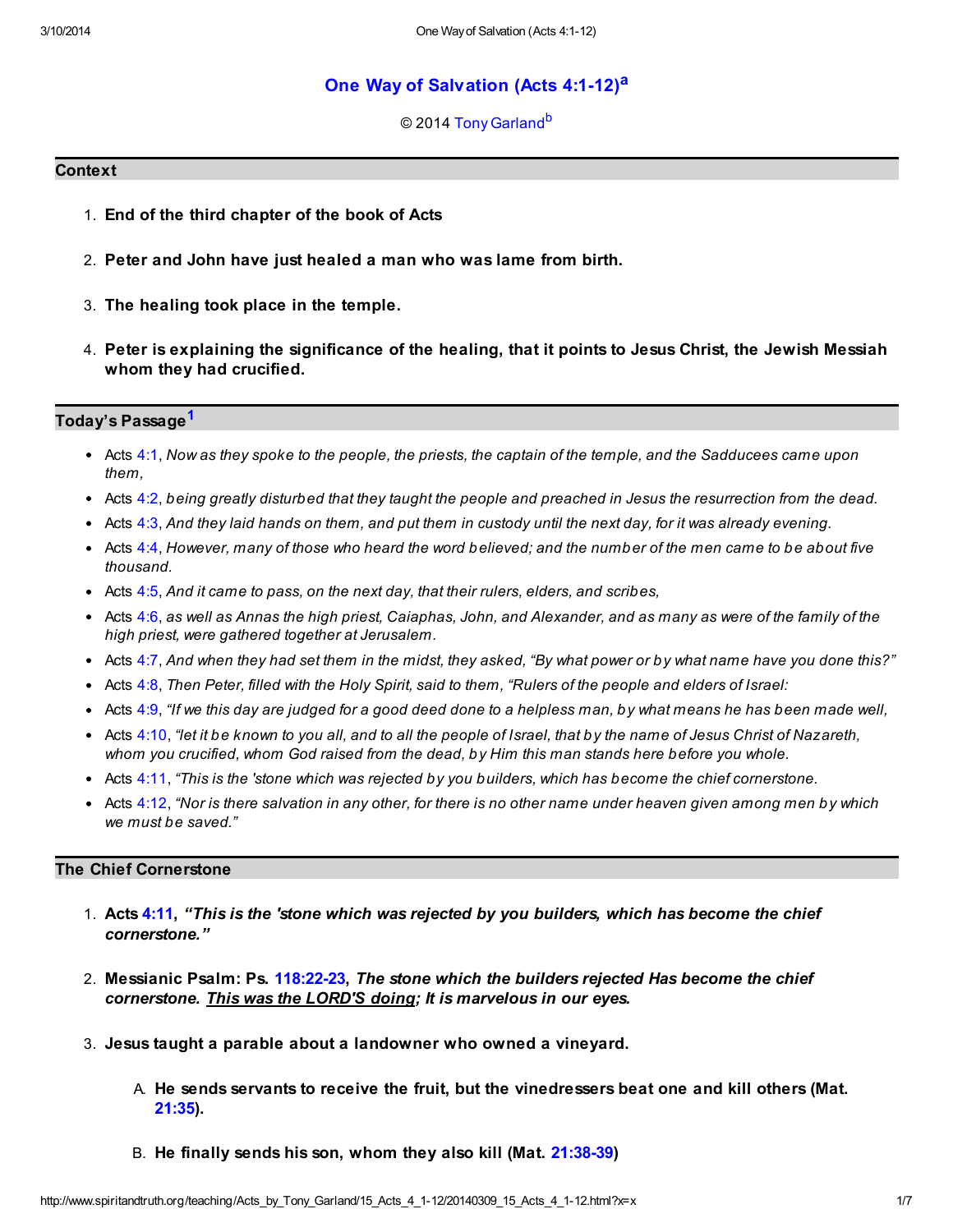- C. Jesus asks, "Therefore, when the owner of the vineyard comes, what will he do to those vinedressers?" They said to Him, "He will destroy those wicked men miserably, and lease his vineyard to other vinedressers who will render to him the fruits in their seasons." Jesus said to them, "Have you never read in the Scriptures: 'The stone which the builders rejected Has become the chief cornerstone. This was the LORD'S doing, And it is marvelous in our eyes'? Therefore I say to you, the kingdom of God will be taken from you and given to a nation bearing the fruits of it. . . ." Now when the chief priests and Pharisees heard His parables, they perceived that He was speaking of them (Mat. [21:40-45\)](http://www.spiritandtruth.org/bibles/nasb/b40c021.htm#Mat._C21V40).
- 4. The religious leaders were supposed to be **builders**, but they had rejected the Messiah, Jesus, the chief cornerstone in the foundation of salvation.
- 5. One again, we see the boldness of Peter: he accuses them of crucifying Jesus and reminds them of the highly-offensive parable Jesus had taught against them.

#### No Other Name Under Heaven

- 1. Acts [4:12](http://www.spiritandtruth.org/bibles/nasb/b44c004.htm#Acts_C4V12), "Nor is there salvation in any other, for there is no other name under heaven given among men by which we must be saved."
- 2. Many Paths to God?
	- A. Hinduism "As men approach Me, so I receive them. All paths  $\dots$  lead to Me."<sup>[2](#page-5-1)</sup>
	- B. Confucianism "Confucius said... "In the world there are many different roads but the destination is the same. There are a hundred deliberations but the result is one"<sup>[3](#page-5-2)</sup>
	- C. Buddhism "Buddha explains that he has assumed various human forms in countless different worlds to guide every possible being to the right path. Similarly, the doctrines preached by the various enlightened sages, inasmuch as they are all manifestations of the same eternal Buddha, are all true teachings."[4](#page-5-3)
		- I. Amazon.com book summary, "Living Buddha, Living Christ"

<span id="page-1-3"></span><span id="page-1-2"></span><span id="page-1-1"></span><span id="page-1-0"></span>If you have always assumed that Christianity and Buddhism are as far apart philosophically as their respective founders were geographically, you may be in for a bit of a surprise. In this national bestseller, Zen monk and social activist Thich Nhat Hanh draws parallels between these two traditions that have them walking, hand in hand, down the same path to salvation. . . . Nhat Hanh has no desire to downplay the venerable theological and ritual teachings that distinguish Buddhism and Christianity, but he does cause one to consider that <u>beyond the letter of doctrine lies a unity of truth.</u><sup>[5](#page-5-4)</sup>

- D. Baha'i "There can be no doubt that whatever the peoples of the world, of whatever race or religion, derive their inspiration from one heavenly Source, and are the subjects of one God. The difference between the ordinances under which they abide should be attributed to the varying requirements and exigencies of the age in which they were revealed. All of them, except for a few which are the outcome of human perversity, were ordained of God, and are a reflection of His Will and Purpose."[6](#page-5-5)
- <span id="page-1-4"></span>E. Sikhism - "Some call on the Lord, 'Rama,' some cry, 'Khuda,' Some bow to Him as Gosain, some as Allah; He is called the Ground of Grounds and also the Bountiful, The Compassionate One and Gracious. Hindus bathe in holy waters for His sake; Muslims make the pilgrimage to Mecca. The Hindus perform puja; others bow their heads in namaz. There are those who read the Vedas and others—Christians, Jews, Muslims—who read the Semitic scriptures. Some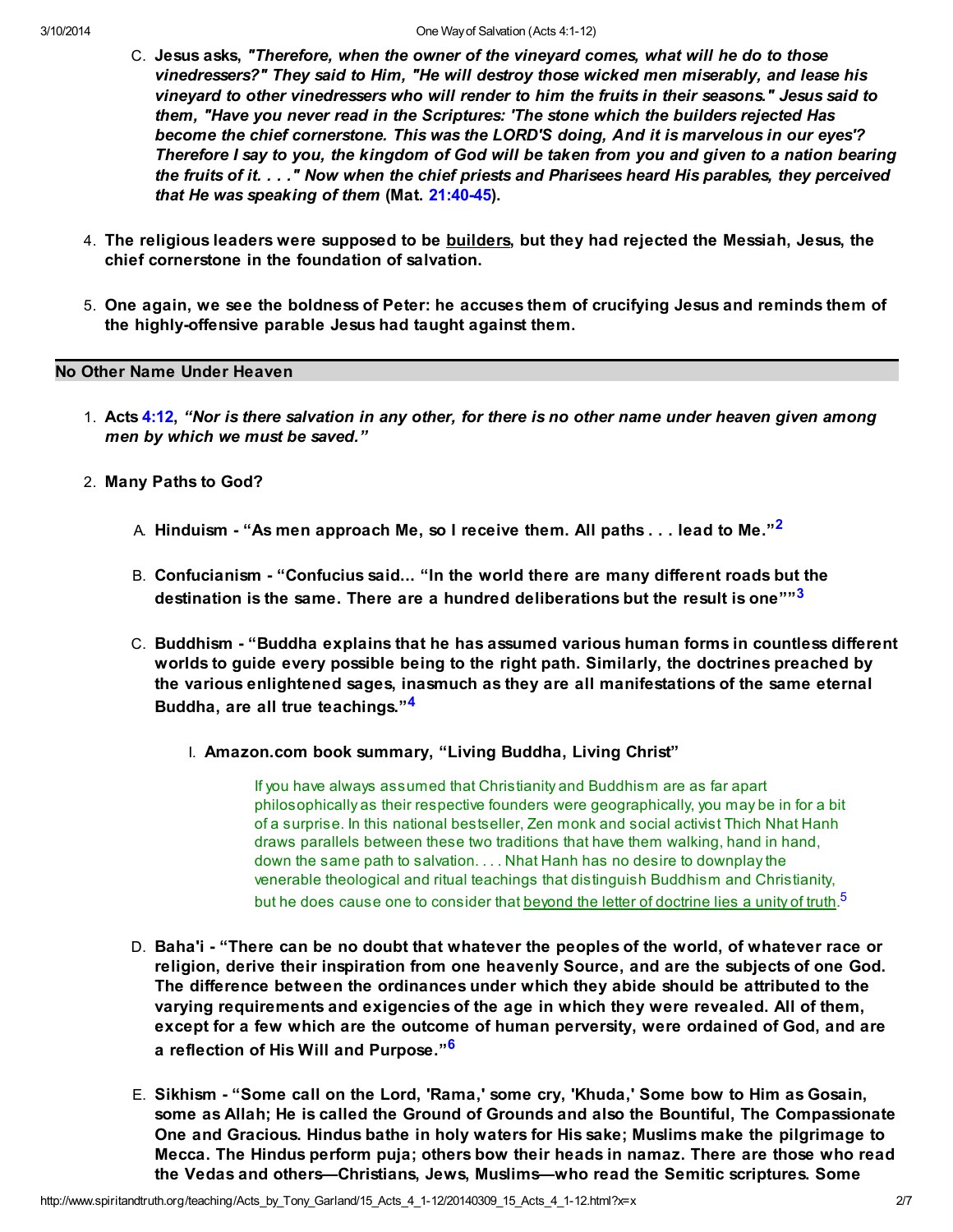<span id="page-2-0"></span>wear blue, some white robes, Some call themselves Muslims, others Hindus. Some aspire to bahishat (Muslim heaven), some to swarga (Hindu heaven). Says Nanak, Whoever realizes the will of the Lord, He will find out the Lord's secrets!"<sup>[7](#page-5-6)</sup>

- <span id="page-2-1"></span>F. "Oprahism" - "There couldn't possibly be just one way. . . . One of the mistakes that human beings make is believing that there is only one way to live, . . . there are many paths to what you call God."[8](#page-5-7)
- G. New Age "When undertaking spiritual practice it is important to bear in mind that each individual is different and so what works for one person may not work for another. When climbing a mountain each climber thinks his way is the only way. But when he reaches the top of the mountain, he realizes that there were an infinite number of ways that could have taken him to the top. Likewise there are as many paths to God as there are people."<sup>[9](#page-5-8)</sup>
- <span id="page-2-3"></span><span id="page-2-2"></span>H. Christian confusion: "A recent study of American evangelicals by the Pew Forum's U.S. Religious Landscape survey revealed that half of these professing people believe that people of other religions can go to heaven without Jesus."<sup>[10](#page-5-9)</sup>
	- I. Christianity(!) Bible quoted out of context
		- a. "And Peter opened his mouth and said, 'Truly I perceive that God shows no partiality, but in every nation any one who fears him and does what is right is acceptable to him.<sup>[11](#page-5-10)</sup>
		- b. "And I [Jesus] have other sheep, that are not of this fold; I must bring them also, and they will heed my voice. So there shall be one flock, one shepherd."<sup>[12](#page-5-11)</sup>
- <span id="page-2-5"></span><span id="page-2-4"></span>I. Paganism worships a "Least Common Denominator" god, and teaches, "As long as there is only one genuine God, all who worship him must, by definition, worship the same God. Different civilizations, different eras, different races and different cultures have all formulated their own individualistic perceptions of this singular God, but these cultural accretions have no real substance and are unimportant. In fact, they are a cause to celebrate rather than despair, because each religious tradition contributes its own special insights, adding unique threads to the one grand religious tapestry and enriching both human culture and life. Never mind that the different traditions are profoundly contradictory as soon as you get down to the detail. The devil is in the detail so it's best not to join him there. Stick to generalities — be good; God loves you; he's not totally in control but he's doing his best. It's OK to be optimistic, pessimistic, paternalistic, fatalistic or whatever else you fancy; there is, after all, a better life to come (isn't there?). That's about all the theology you need if you worship the [least common denominator] God. And since one size fits all, there's no need to get out the assorted tape measures of theology, historicity, rationality or self-consistency. We live in a post-modern world — just believe what you like and be happy." $13$
- <span id="page-2-6"></span>3. Why is there only one way? Because . . .
	- A. God, being God, calls the shots (determines the way in which He may be approached by man)
	- B. Man is unable to achieve redemption by his own means so God had to do it. There being only one God, He put into place only one solution.
	- C. Man's pride must bow before God: a single path forces man to "eat spiritual crow."

http://www.spiritandtruth.org/teaching/Acts\_by\_Tony\_Garland/15\_Acts\_4\_1-12/20140309\_15\_Acts\_4\_1-12.html?x=x 3/7 D. The means of salvation required the blood sacrifice of a perfect individual. There is only one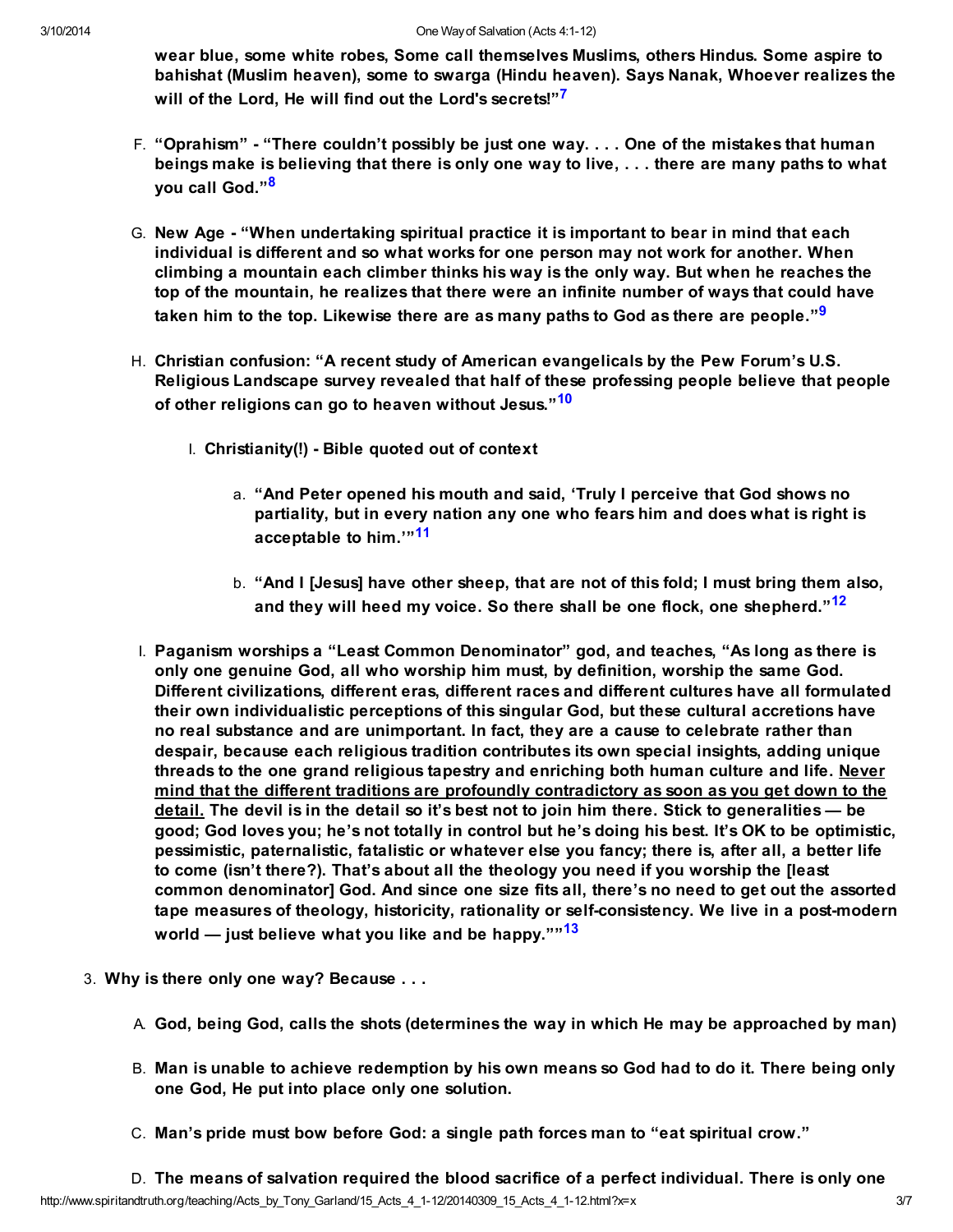such individual in the universe: God.

- E. Why must there be multiple paths? Isn't one path good enough?
- 4. Upon careful consideration, there are only two ways that man and God may approach one another.
	- A. Christianity stands as one unique approach to God.
	- B. All other religious beliefs concerning God fall into another, single basket: non-Christianity or, paganism.

| #              | <b>Attribute</b>                         | Paganism                                                                                                        | <b>Christianity</b>                                                                                                     | <b>Passage</b>                                                                                                                                                                                                                                                                                                                                                                                                                                                                                                                                                                                                                                                                                                                                                                             |  |
|----------------|------------------------------------------|-----------------------------------------------------------------------------------------------------------------|-------------------------------------------------------------------------------------------------------------------------|--------------------------------------------------------------------------------------------------------------------------------------------------------------------------------------------------------------------------------------------------------------------------------------------------------------------------------------------------------------------------------------------------------------------------------------------------------------------------------------------------------------------------------------------------------------------------------------------------------------------------------------------------------------------------------------------------------------------------------------------------------------------------------------------|--|
| $\mathbf{1}$   | <b>Direction of</b><br><b>Movement</b>   | Man attempts<br>to climb<br>upw ard, to<br>impress god                                                          | God<br>descends to<br>save helpless<br>man                                                                              | He w ho descended is also the One w ho ascended far above all<br>the heavens, that He might fill all things. (Eph. 4:9)<br>In this the love of God w as manifested tow ard us, that God has<br>sent His only begotten Son into the w orld, that we might live<br>through Him. In this is love, not that we loved God, but that He<br>loved us and sent His Son to be the propitiation for our sins. (1Jn.<br>$4:9-10$                                                                                                                                                                                                                                                                                                                                                                      |  |
| $\overline{2}$ | <b>Standard of</b><br><b>Acceptance</b>  | God grades<br>on a curve                                                                                        | God is<br>perfect and<br>requires<br>absolute<br>sinlessness                                                            | For w hoever shall keep the w hole law, and yet stumble in one<br>point, he is guilty of all. (Jas. 2:10)<br>Now we know that whatever the law says, it says to those who<br>are under the law, that every mouth may be stopped, and all the<br>w orld may become guilty before God. Therefore by the deeds of<br>the law no flesh will be justified in His sight, for by the law is the<br>know ledge of sin. (Rom. 3:19-20)<br>For as many as are of the w orks of the law are under the curse;<br>for it is w ritten, "Cursed is everyone w ho does not continue in all<br>things w hich are w ritten in the book of the law, to do them." (Gal.<br>3:10)<br>I do not set aside the grace of God; for if righteousness comes<br>through the law, then Christ died in vain (Gal. 2:21).} |  |
| 3              | <b>Means of</b><br><b>Acceptance</b>     | Good deeds<br>of individual<br>impress god                                                                      | <b>Blood</b><br>sacrifice of<br>God<br>incarnate, the<br>perfect God-<br>Man, Jesus<br><b>Christ</b>                    | For the life of the flesh is in the blood, and I have given it to you<br>upon the altar to make atonement for your souls; for it is the blood<br>that makes atonement for the soul. (Lev. 17:11)<br>For God so loved the w orld that He gave His only begotten Son,<br>that w hoever believes in Him should not perish but have<br>everlasting life. (John 3:16)<br>But God demonstrates His own love tow ard us, in that while we<br>w ere still sinners, Christ died for us. Much more then, having now<br>been justified by His blood, we shall be saved from wrath through<br>Him. (Rom. 5:8-9)                                                                                                                                                                                        |  |
| $\overline{4}$ | <b>Certainty of</b><br><b>Acceptance</b> | Uncertain,<br>stressful:<br>how many<br>good deeds<br>are enough?<br>How high is<br>the curve god<br>grades on? | Certain,<br>peaceful:<br>Christ's all-<br>sufficient<br>sacrifice on<br>the cross<br>secures<br>individual<br>salvation | But now the righteousness of God apart from the law is revealed,<br>being witnessed by the Law and the Prophets, even the<br>righteousness of God, through faith in Jesus Christ, to all and on<br>all w ho believe. For there is no difference; for all have sinned and<br>fall short of the glory of God, being justified freely by His grace<br>through the redemption that is in Christ Jesus, (Rom. 3:21-24)<br>Most assuredly, I say to you, he w ho hears My w ord and believes<br>in Him w ho sent Me has everlasting life, and shall not come into<br>judgment, but has passed from death into life. (John 5:24)                                                                                                                                                                  |  |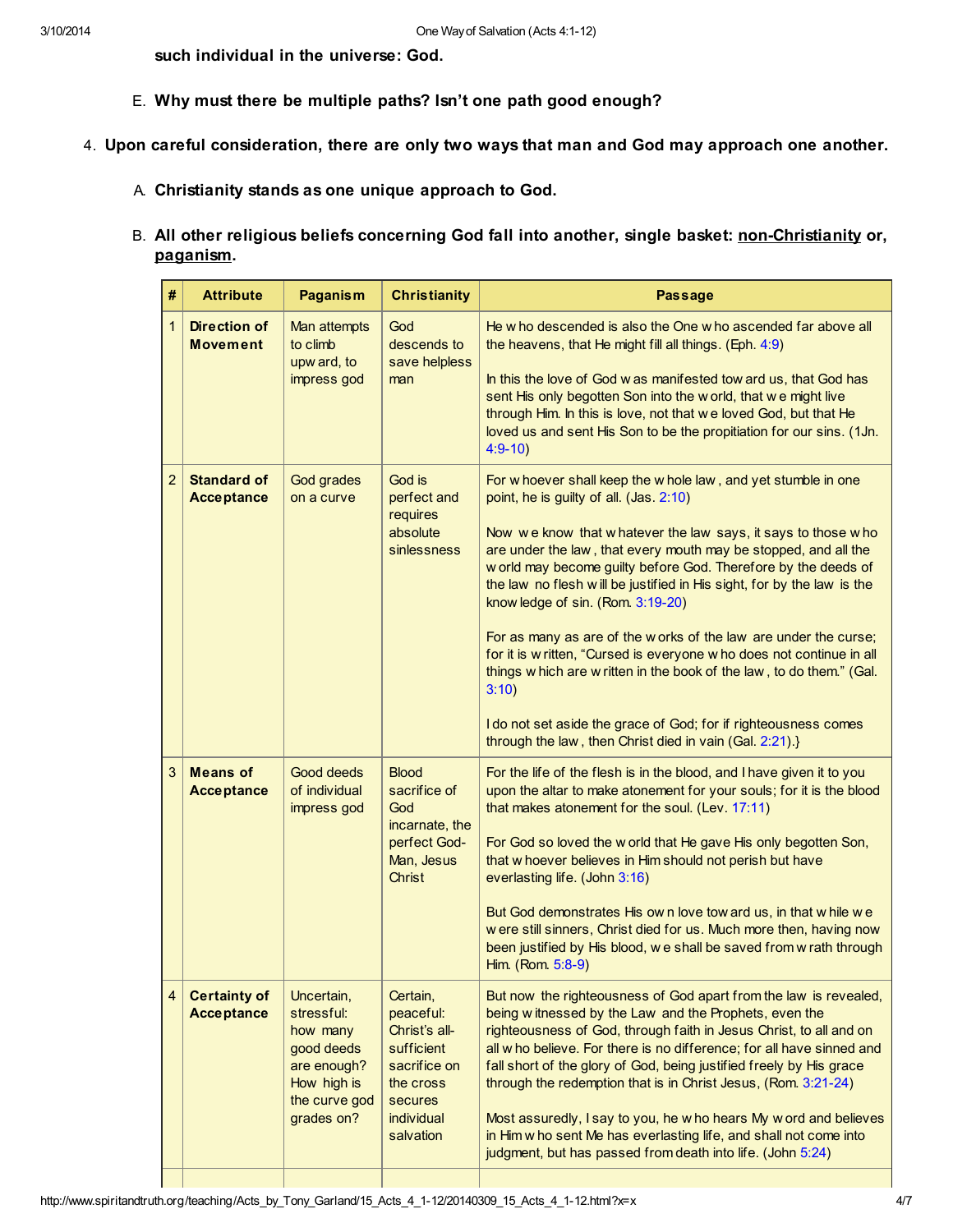| 3/10/2014 |                |                               | One Way of Salvation (Acts 4:1-12)                                                 |                                                                                                                               |                                                                                                                                                                                                                                                                                                                                                                                                                                                                                                                                                                                                                                                                                                                                                                                                                                                                                                                                                                  |  |  |  |
|-----------|----------------|-------------------------------|------------------------------------------------------------------------------------|-------------------------------------------------------------------------------------------------------------------------------|------------------------------------------------------------------------------------------------------------------------------------------------------------------------------------------------------------------------------------------------------------------------------------------------------------------------------------------------------------------------------------------------------------------------------------------------------------------------------------------------------------------------------------------------------------------------------------------------------------------------------------------------------------------------------------------------------------------------------------------------------------------------------------------------------------------------------------------------------------------------------------------------------------------------------------------------------------------|--|--|--|
|           | 5              | <b>Emphasis</b><br>for Living | Religion:<br>performance,<br>keeping rules<br>(the law)                            | Relationship:<br>be found "in<br>Christ"                                                                                      | For as in Adam all die, even so in Christ all shall be made alive.<br>(1Cor. 15:22)<br>Therefore, if anyone is in Christ, he is a new creation; old things<br>have passed aw ay; behold, all things have become new. (2Cor.<br>5:17                                                                                                                                                                                                                                                                                                                                                                                                                                                                                                                                                                                                                                                                                                                              |  |  |  |
|           | 6              | Path                          | Many: various<br>religions<br>teach various<br>standards of<br>ethical<br>behavior | One: only<br>One Individual<br>atoned for<br>the sins of<br>mankind. That<br><b>Individual had</b><br>to be God<br>incarnate. | Jesus said to him, "I am the w ay, the truth, and the life. No one<br>comes to the Father except through Me. (John 14:6)<br>Nor is there salvation in any other, for there is no other name<br>under heaven given among men by which we must be saved.<br>(Acts 4:12)<br>For there is one God and one Mediator betw een God and men, the<br>Man Christ Jesus, (1Ti. 2:5)<br>And this is the testimony: that God has given us eternal life, and<br>this life is in His Son. He w ho has the Son has life; he w ho does<br>not have the Son of God does not have life. (1Jn. 5:12-13)                                                                                                                                                                                                                                                                                                                                                                              |  |  |  |
|           | $\overline{7}$ | <b>Who Does</b><br>the Work?  | <b>Man</b>                                                                         | God                                                                                                                           | Brethren, my heart's desire and prayer to God for Israel is that<br>they may be saved. For I bear them witness that they have a zeal<br>for God, but not according to know ledge. For they being ignorant<br>of God's righteousness, and seeking to establish their own<br>righteousness, have not submitted to the righteousness of God.<br>For Christ is the end of the law for righteousness to everyone<br>w ho believes. (Rom. 10:1-4)<br>For w hen w e w ere still w ithout strength, in due time Christ died<br>for the ungodly. For scarcely for a righteous man will one die; yet<br>perhaps for a good man someone w ould even dare to die. But<br>God demonstrates His own love tow ard us, in that while we were<br>still sinners, Christ died for us. (Rom. 5:6-8)                                                                                                                                                                                  |  |  |  |
|           | 8              | <b>Acceptability</b>          | Bloodless,<br>attractive:<br>places w orth<br>in man, man<br>can impress<br>God    | Bloody,<br>scandalous,<br>offensive:<br>man is lost<br>and unable to<br>redeem<br>himself                                     | He is despised and rejected by men, A Man of sorrow s and<br>acquainted w ith grief. And we hid, as it were, our faces from Him;<br>He was despised, and we did not esteem Him. Surely He has<br>borne our griefs And carried our sorrows; Yet we esteemed Him<br>stricken, Smitten by God, and afflicted. (Isa. 53:3-4)<br>For Jew s request a sign, and Greeks seek after w isdom; but we<br>preach Christ crucified, to the Jews a stumbling block and to the<br>Greeks foolishness, (1Cor. 1:22-23)                                                                                                                                                                                                                                                                                                                                                                                                                                                          |  |  |  |
|           | 9              | Repentance                    | Sin denied:<br>hidden,<br>covered over<br>w ith fig<br>leaves                      | Sin admitted:<br>confessed<br>and exposed                                                                                     | Then the eyes of both of them w ere opened, and they knew that<br>they w ere naked; and they sew ed fig leaves together and made<br>themselves coverings. And they heard the sound of the LORD<br>God w alking in the garden in the cool of the day, and Adam and<br>his wife hid themselves from the presence of the LORD God<br>among the trees of the garden. (Gen. 3:7-8)<br>Also for Adam and his wife the LORD God made tunics of skin,<br>and clothed them. (Gen. 3:21)<br>He w ho covers his sins w ill not prosper, But w hoever confesses<br>and forsakes them will have mercy. (Pr. 28:13)<br>I acknow ledged my sin to You, And my iniquity I have not hidden. I<br>said, "I will confess my transgressions to the LORD," And You<br>forgave the iniquity of my sin. Selah (Ps. 32:5)<br>Repent therefore and be converted, that your sins may be blotted<br>out, so that times of refreshing may come from the presence of<br>the Lord, (Acts 3:19) |  |  |  |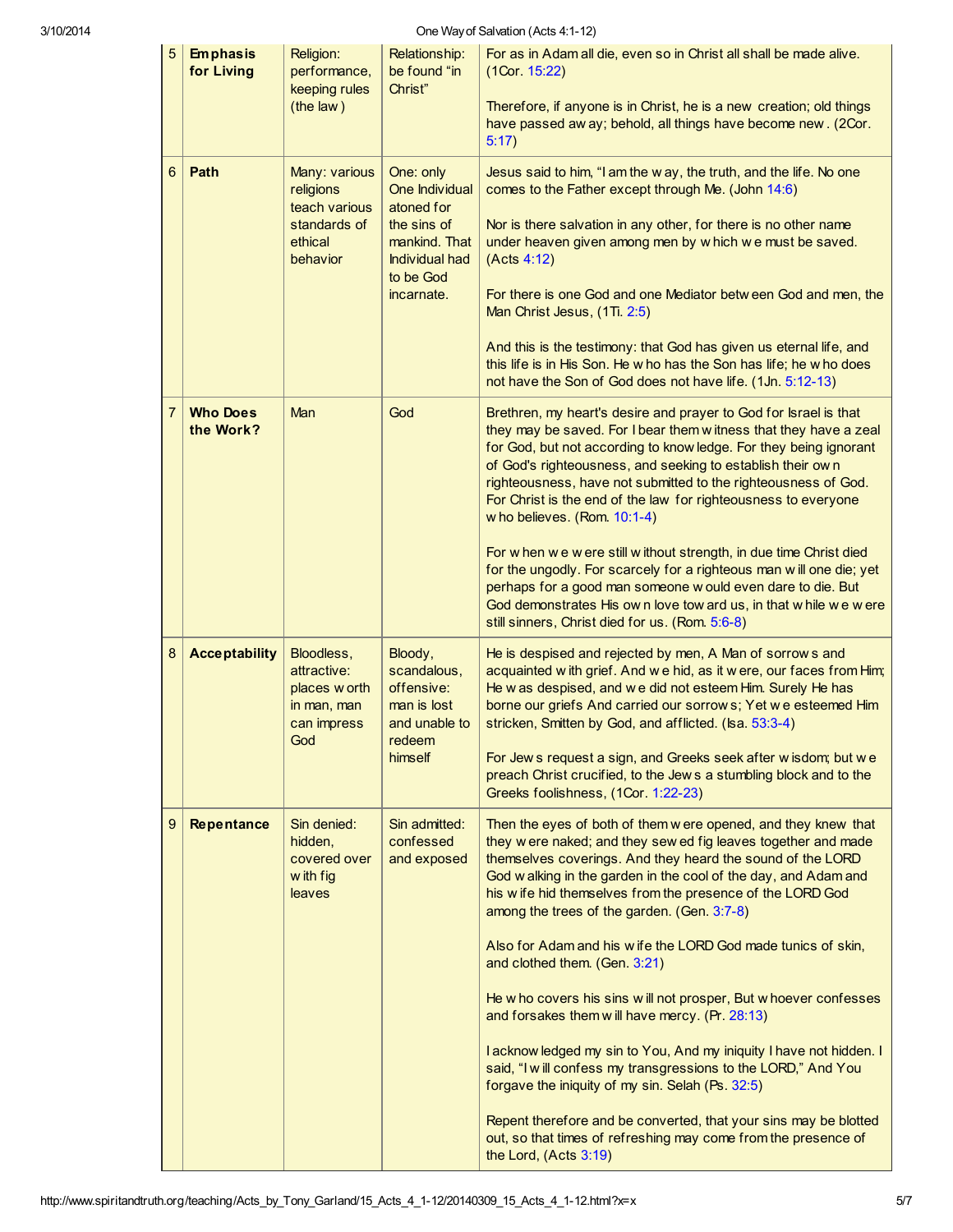## Summary

- 1. As one Christian put it, "The religion of Jesus Christ aims at nothing less than the utter overthrow of all other systems of religion in the world; denouncing them as inadequate to the wants of man, false in their foundations, and dangerous in their tendency."<sup>[15](#page-5-13)</sup>
- 2. God will not tolerate "Christianity+" or "Jesus+." It is Christ alone or nothing!
- 3. This is why the way of truth, the way of salvation is narrow: only Christianity is the correct path. All other paths represent the broad way.
- 4. Mat. [7:13-14,](http://www.spiritandtruth.org/bibles/nasb/b40c007.htm#Mat._C7V13) Enter by the narrow gate; for wide is the gate and broad is the way that leads to destruction, and there are many who go in by it. Because narrow is the gate and difficult is the way which leads to life, and there are few who find it.

<span id="page-5-14"></span>

#### Endnotes:

<span id="page-5-15"></span>[c](#page-6-2)

- <span id="page-5-0"></span>[1.](#page-0-0) NKJV, Acts [4:1-12](http://www.spiritandtruth.org/bibles/nasb/b44c004.htm#Acts_C4V1)
- <span id="page-5-1"></span>[2.](#page-1-0) WS, Bhagavad Gita 4.11
- <span id="page-5-2"></span>[3.](#page-1-1) WS, I Ching, Appended Remarks 2.5
- <span id="page-5-3"></span>[4.](#page-1-2) WS, 1
- <span id="page-5-4"></span>[5.](#page-1-3) LBLC, 1
- <span id="page-5-5"></span>[6.](#page-1-4) WS, Gleanings from the Writings of Baha'u'llah, 111
- <span id="page-5-6"></span>[7.](#page-2-0) WS, Adi Granth, Ramkali, M.5, 885
- <span id="page-5-7"></span>[8.](#page-2-1) OG, 1
- <span id="page-5-8"></span>[9.](#page-2-2) SRO, Basic Principles of Spirituality
- <span id="page-5-9"></span>[10.](#page-2-3) Ref -1217, p 340
- <span id="page-5-10"></span>[11.](#page-2-4) WS, Bible, Acts [10:34-35](http://www.spiritandtruth.org/bibles/nasb/b44c010.htm#Acts_C10V34)
- <span id="page-5-11"></span>[12.](#page-2-5) WS, Bible, John [10:16](http://www.spiritandtruth.org/bibles/nasb/b43c010.htm#John_C10V16)
- <span id="page-5-12"></span>[13.](#page-2-6) Ref -1341, par. 1385
- 14. Ref -1290, 118
- <span id="page-5-13"></span>[15.](#page-5-14) Ref -0788, 10

#### Sources:

- LBLC Review of http://www.amazon.com/Living-Buddha-Christ-Thich-Nhat/dp/1573220183 Living Buddha, Living Christ, accessed 20140308
- NKJV Unless indicated otherwise, all Scripture references are from the New King James Version, copy right © 1982 by Thomas Nelson, Inc. Used by permission. All rights reserv ed.